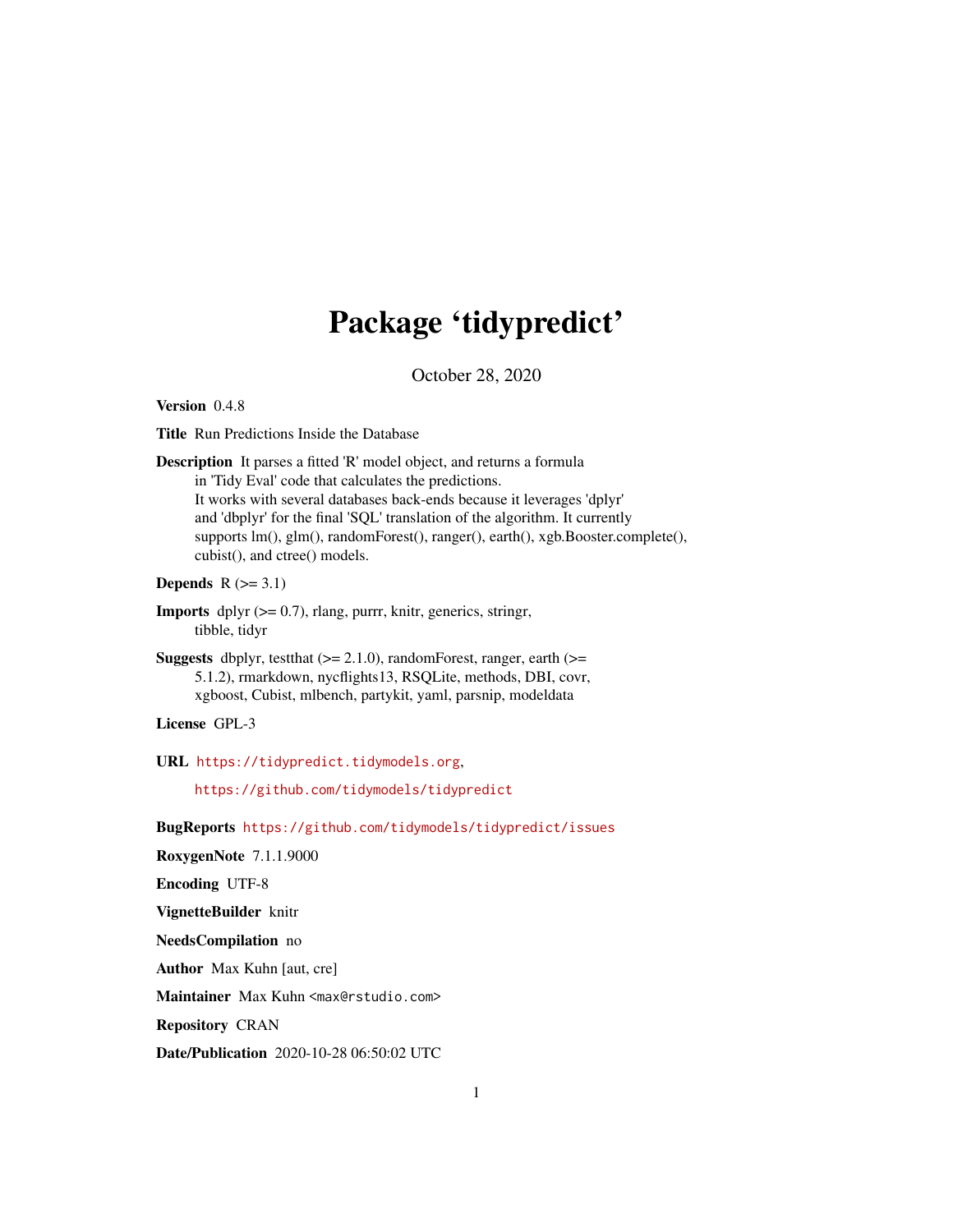### <span id="page-1-0"></span>R topics documented:

| Index |  |
|-------|--|

acceptable\_formula *Checks that the formula can be parsed*

#### Description

Uses an S3 method to check that a given formula can be parsed based on its class. It currently scans for contrasts that are not supported and in-line functions. (e.g:  $lm(wt \sim as.factor(am))$ ). Since this function is meant for function interaction, as opposed to human interaction, a successful check is silent.

#### Usage

acceptable\_formula(model)

#### Arguments

model An R model object

#### Examples

model <- lm(mpg ~ wt, mtcars) acceptable\_formula(model)

as\_parsed\_model *Prepares parsed model object*

#### Description

Prepares parsed model object

#### Usage

as\_parsed\_model(x)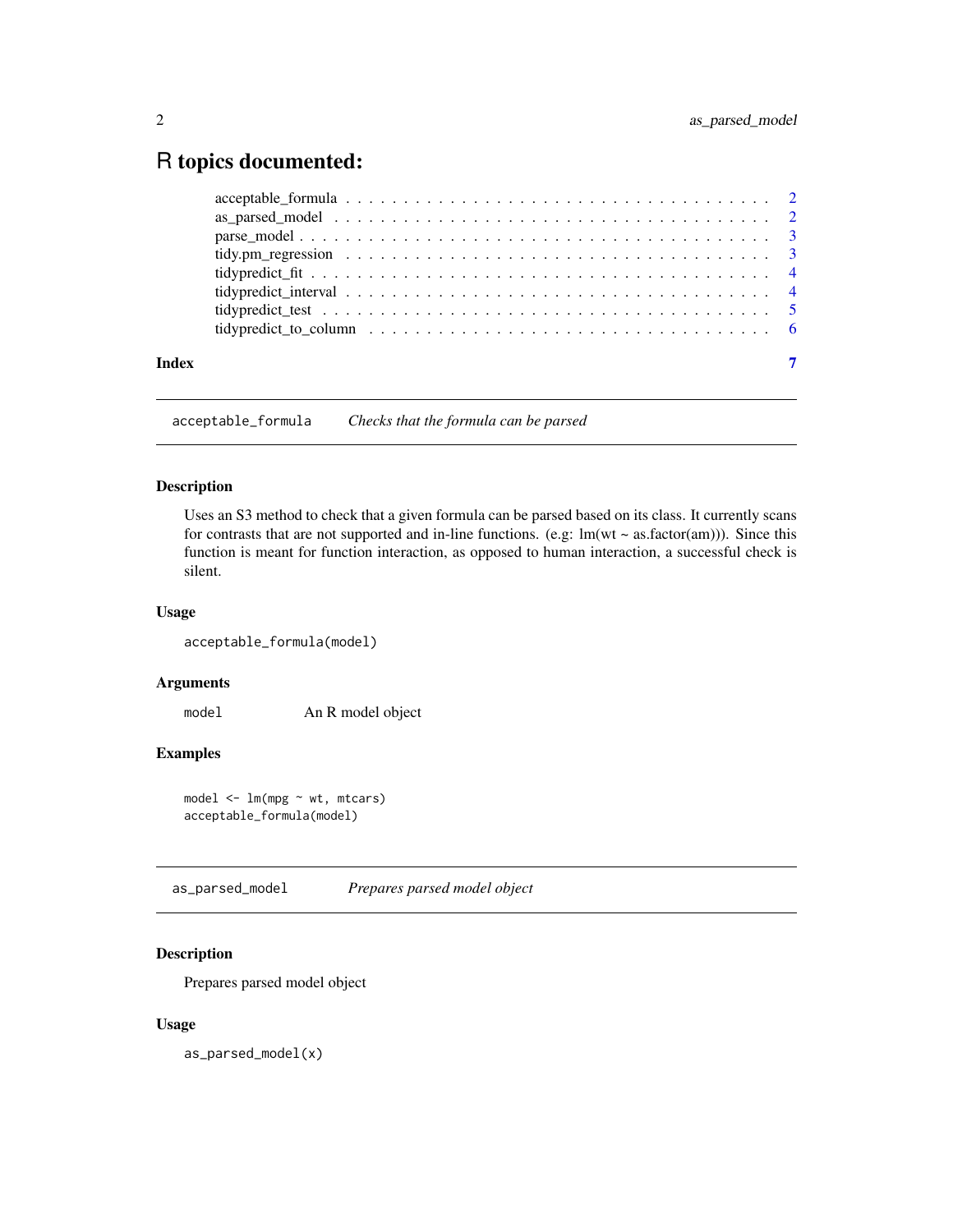#### <span id="page-2-0"></span>parse\_model 3

#### Arguments

x A parsed model object

#### parse\_model *Converts an R model object into a table.*

#### Description

It parses a fitted R model's structure and extracts the components needed to create a dplyr formula for prediction. The function also creates a data frame using a specific format so that other functions in the future can also pass parsed tables to a given formula creating function.

#### Usage

parse\_model(model)

#### Arguments

model An R model object.

#### Examples

library(dplyr) df <- mutate(mtcars, cyl = paste0("cyl", cyl)) model  $\leq$  lm(mpg  $\sim$  wt + cyl  $\star$  disp, offset = am, data = df) parse\_model(model)

tidy.pm\_regression *Tidy the parsed model results*

#### Description

Tidy the parsed model results

#### Usage

## S3 method for class 'pm\_regression' tidy $(x, \ldots)$ 

#### Arguments

|          | A parsed_model object   |
|----------|-------------------------|
| $\cdots$ | Reserved for future use |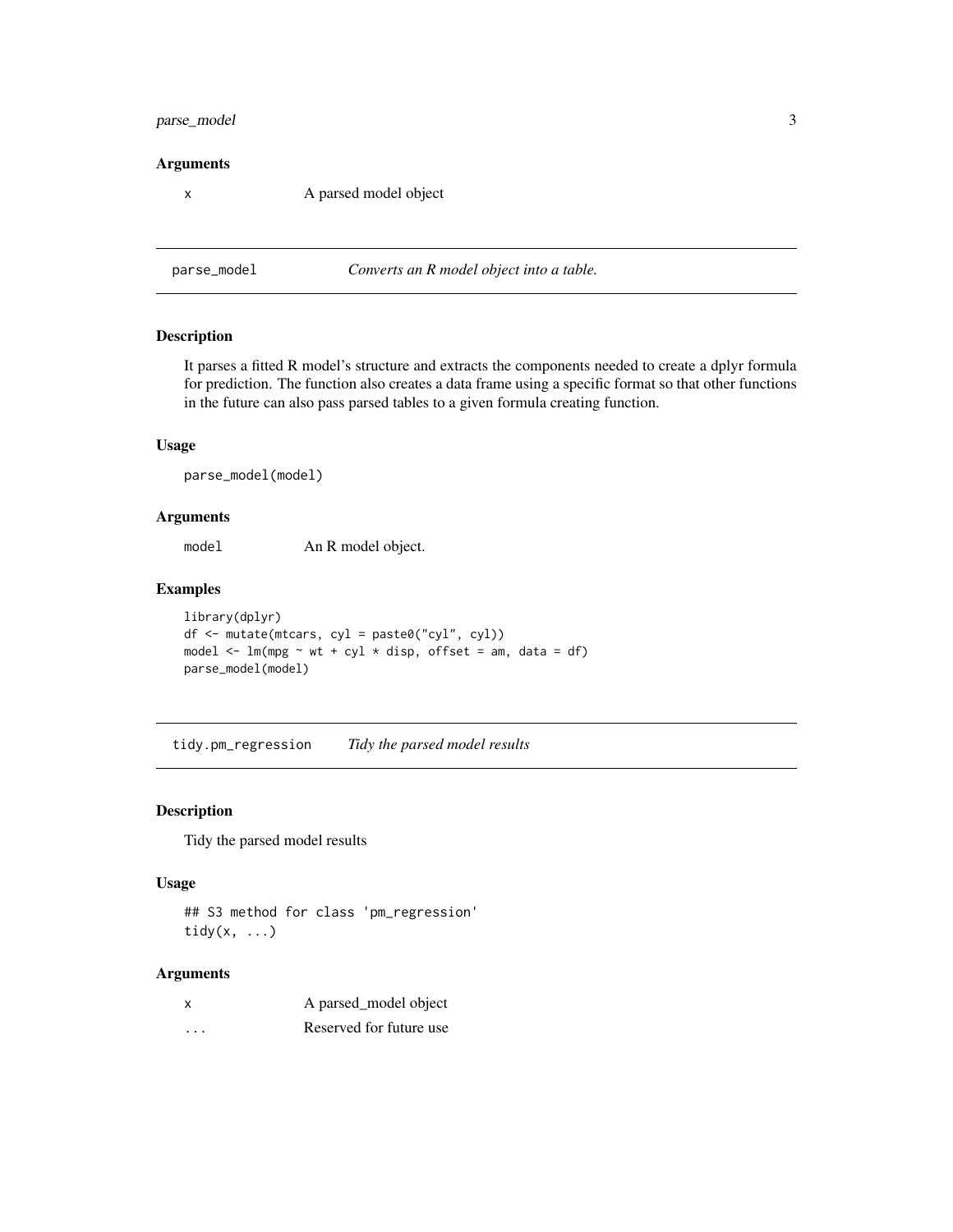<span id="page-3-0"></span>

#### Description

It parses a model or uses an already parsed model to return a Tidy Eval formula that can then be used inside a dplyr command.

#### Usage

```
tidypredict_fit(model)
```
#### Arguments

model An R model or a list with a parsed model.

#### Examples

model  $\leq$  lm(mpg  $\sim$  wt + cyl  $\star$  disp, offset = am, data = mtcars) tidypredict\_fit(model)

tidypredict\_interval *Returns a Tidy Eval formula to calculate prediction interval.*

#### Description

It parses a model or uses an already parsed model to return a Tidy Eval formula that can then be used inside a dplyr command.

#### Usage

```
tidypredict_interval(model, interval = 0.95)
```
#### Arguments

| model    | An R model or a list with a parsed model  |
|----------|-------------------------------------------|
| interval | The prediction interval, defaults to 0.95 |

#### Details

The result still has to be added to and subtracted from the fit to obtain the upper and lower bound respectively.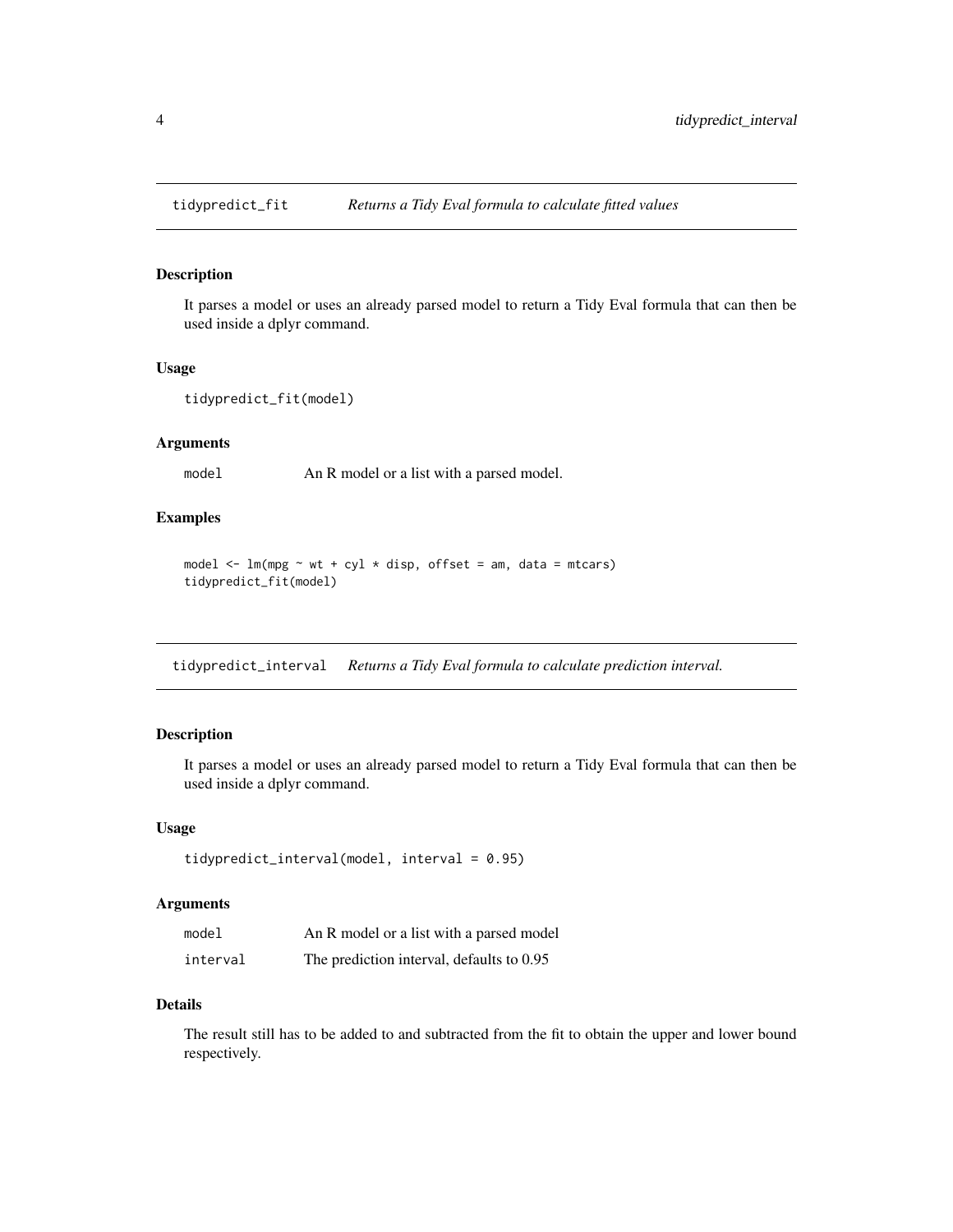#### <span id="page-4-0"></span>tidypredict\_test 5

#### Examples

```
model \leq lm(mpg \sim wt + cyl \star disp, offset = am, data = mtcars)
tidypredict_interval(model)
```
tidypredict\_test *Tests base predict function against tidypredict*

#### Description

Compares the results of predict() and tidypredict\_to\_column() functions.

#### Usage

```
tidypredict_test(
  model,
  df = model$model,
  threshold = 1e-12,
  include_intervals = FALSE,
  max_{rows} = NULL,xg_df = NULL
\mathcal{L}
```
#### Arguments

| model             | An R model or a list with a parsed model. It currently supports $lm()$ , $glm()$ and<br>randomForest() models.                                                                                                                                         |  |  |  |
|-------------------|--------------------------------------------------------------------------------------------------------------------------------------------------------------------------------------------------------------------------------------------------------|--|--|--|
| df                | A data frame that contains all of the needed fields to run the prediction. It<br>defaults to the "model" data frame object inside the model object.                                                                                                    |  |  |  |
| threshold         | The number that a given result difference, between predict() and tidypredict_to_column()<br>should not exceed. For continuous predictions, the default value is 0.000000000001<br>$(1e-12)$ , and for categorical predictions, the default value is 0. |  |  |  |
| include_intervals |                                                                                                                                                                                                                                                        |  |  |  |
|                   | Switch to indicate if the prediction intervals should be included in the test. It<br>defaults to FALSE.                                                                                                                                                |  |  |  |
| max_rows          | The number of rows in the object passed in the df argument. Highly recom-<br>mended for large data sets.                                                                                                                                               |  |  |  |
| xg_df             | A xgb.DMatrix object, required only for XGBoost models. It defaults to NULL<br>recommended for large data sets.                                                                                                                                        |  |  |  |

#### Examples

```
model \leq lm(mpg \sim wt + cyl \star disp, offset = am, data = mtcars)
tidypredict_test(model)
```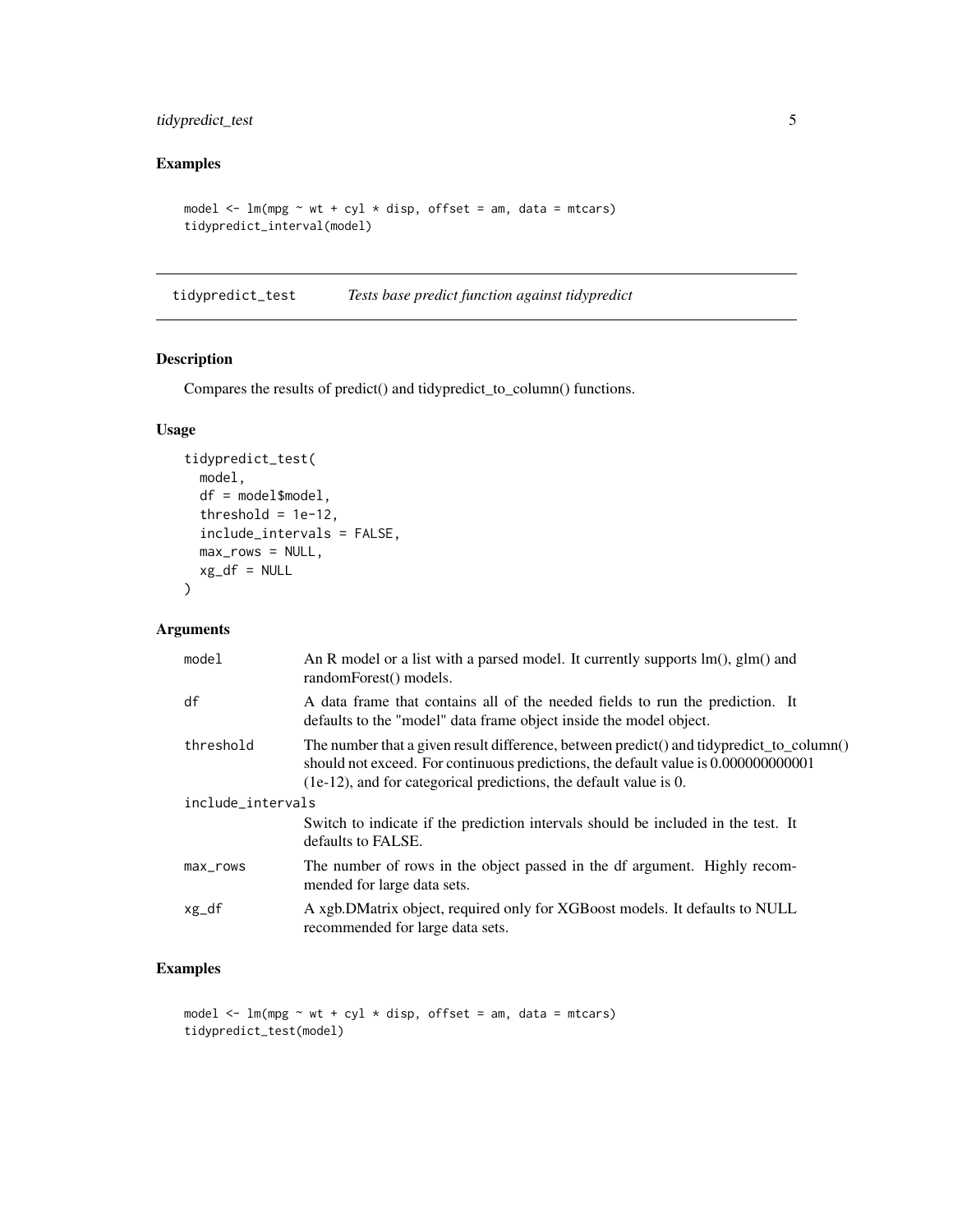<span id="page-5-0"></span>tidypredict\_to\_column *Adds the prediction columns to a piped command set.*

#### Description

Adds a new column with the results from tidypredict\_fit() to a piped command set. If add\_interval is set to TRUE, it will add two additional columns- one for the lower and another for the upper prediction interval bounds.

#### Usage

```
tidypredict_to_column(
  df,
  model,
  add_interval = FALSE,
  interval = 0.95,vars = c("fit", "upper", "lower")
\overline{\phantom{a}}
```
#### Arguments

| df           | A data frame or tibble                                                                                 |
|--------------|--------------------------------------------------------------------------------------------------------|
| model        | An R model or a parsed model inside a data frame                                                       |
| add_interval | Switch that indicates if the prediction interval columns should be added. De-<br>faults to FALSE       |
| interval     | The prediction interval, defaults to 0.95. Ignored if add interval is set to FALSE                     |
| vars         | The name of the variables that this function will produce. Defaults to "fit",<br>"upper", and "lower". |